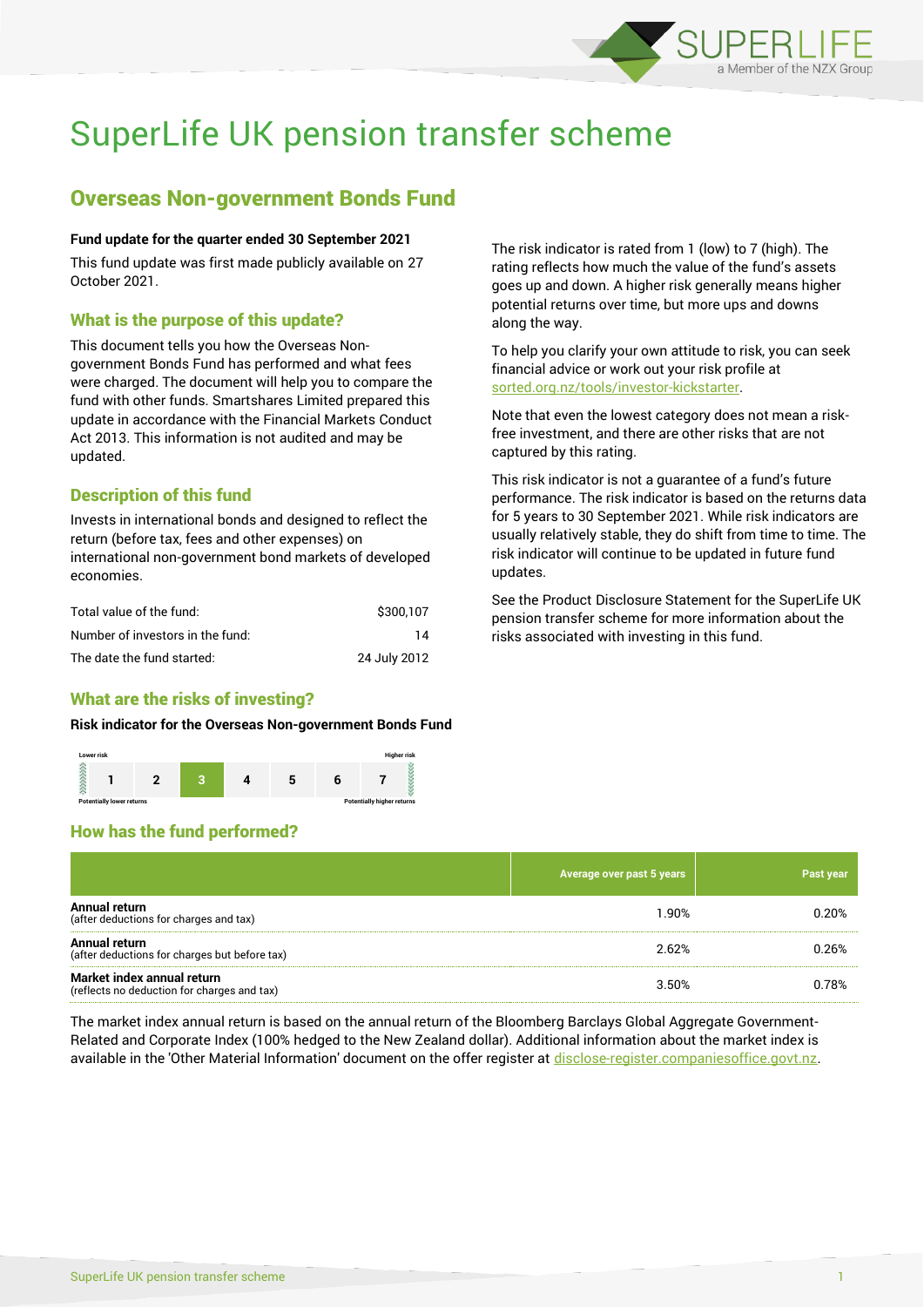

#### **Annual return graph**



This shows the return after fund charges and tax for each year ending 31 March since the fund started. The last bar shows the average annual return since the fund started, up to 30 September 2021.

**Important:** This does not tell you how the fund will perform in the future.

Returns in this update are after tax at 28%.

#### What fees are investors charged?

Investors in the Overseas Non-government Bonds Fund are charged fund charges. In the year to 31 March 2021 these were:

|                                                       | % per annum of fund's net<br>asset value |  |
|-------------------------------------------------------|------------------------------------------|--|
| <b>Total fund charges</b>                             | 0.55%                                    |  |
| Which are made up of:                                 |                                          |  |
| <b>Total management and administration</b><br>charges | 0.55%                                    |  |
| Including:                                            |                                          |  |
| Manager's basic fee                                   | 0.54%                                    |  |
| Other management and<br>administration charges        | 0.01%                                    |  |
| Other charges                                         | Dollar amount per investor               |  |
| Administration fee                                    | \$60 per annum                           |  |

Investors may also be charged individual action fees for specific actions or decisions (for example, for transferring money into the scheme from a UK pension scheme). See the Product Disclosure Statement for the SuperLife UK pension transfer scheme for more information about those fees.

The fees set out above include GST where applicable.

Small differences in fees and charges can have a big impact on your investment over the long term.

### Example of how this applies to an investor

Jess had \$10,000 in the fund at the start of the year and did not make any further contributions. At the end of the year, Jess received a return after fund charges were deducted of \$20 (that is 0.20% of her initial \$10,000). Jess paid other charges of \$60. This gives Jess a total loss after tax of -\$40 for the year.

### What does the fund invest in?

#### **Actual investment mix**

This shows the types of assets that the fund invests in.

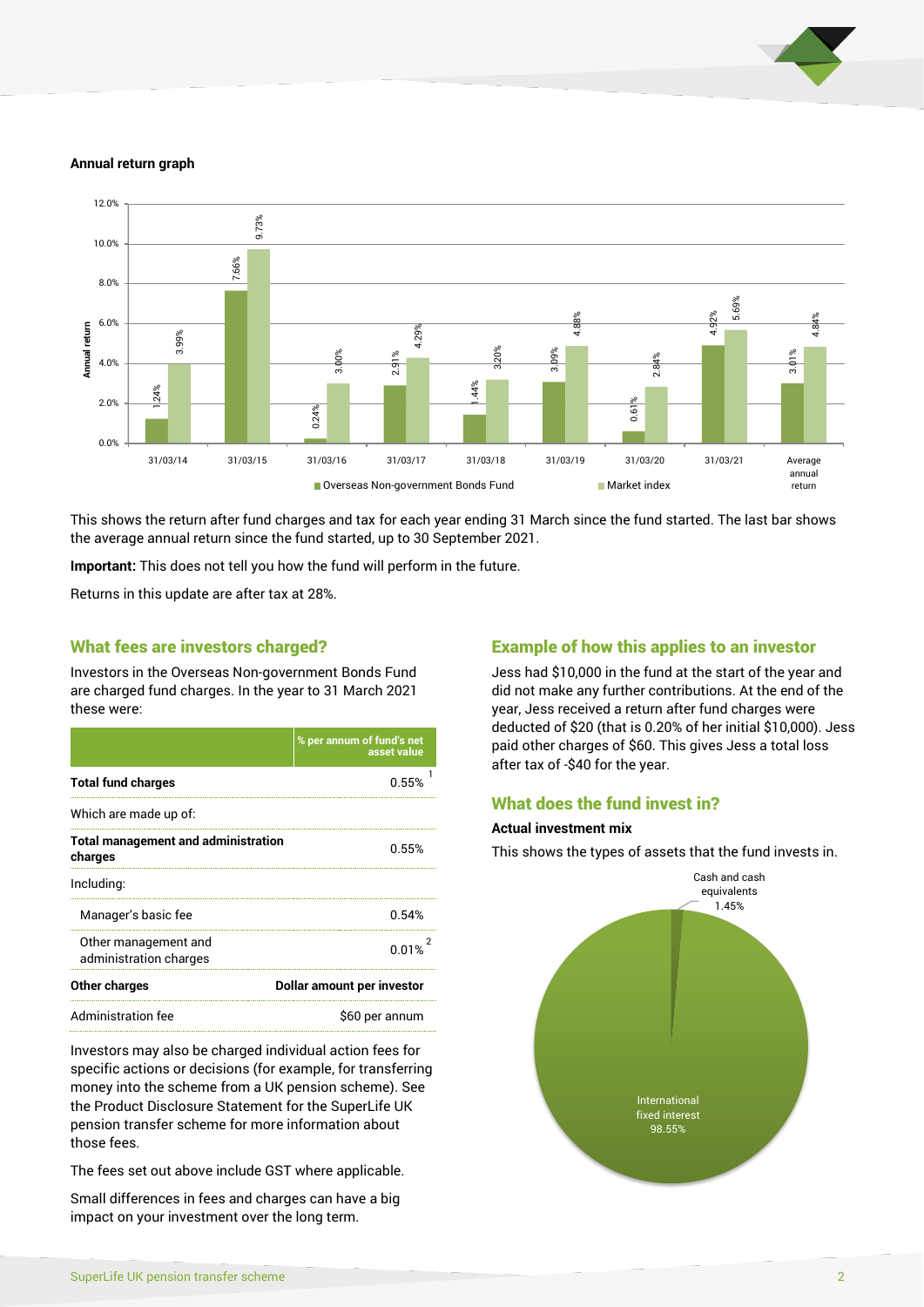

#### **Target investment mix**

This shows the mix of assets that the fund generally intends to invest in.

| <b>Asset Category</b>        | <b>Target asset mix</b> |
|------------------------------|-------------------------|
| Cash and cash equivalents    |                         |
| New Zealand fixed interest   |                         |
| International fixed interest | 100.00%                 |
| Australasian equities        |                         |
| International equities       |                         |
| Listed property              |                         |
| Unlisted property            |                         |
| Commodities                  |                         |
| Other                        |                         |

#### **Top 10 investments**<sup>3</sup>

| <b>Name</b>                                                   | % of fund's net<br>asset value |                                             | <b>Country</b> | <b>Credit rating</b><br>(if applicable) |
|---------------------------------------------------------------|--------------------------------|---------------------------------------------|----------------|-----------------------------------------|
| Vanguard International Credit Securities Index<br>Fund Hedged | 99.60%                         | International fixed interest Australia      |                |                                         |
| ANZ NZD Current Account                                       |                                | 1.47% Cash and cash equivalents New Zealand |                |                                         |

The top 10 investments make up 101.07% of the fund's net asset value.

#### **Currency hedging**

The fund's foreign currency exposure is hedged to the New Zealand dollar. The target hedging level is 100% (although the actual hedging level may differ from this because of cash flow and market movements). As at 30 September 2021, 97.9% of the fund's foreign currency exposure was hedged.

# Key personnel

This shows the directors and employees who have the most influence on the investment decisions of the fund:

| <b>Name</b>                              | <b>Current position</b>                         | <b>Time in current position</b> | <b>Previous or other positions</b>                                          | Time in previous / other<br>position |
|------------------------------------------|-------------------------------------------------|---------------------------------|-----------------------------------------------------------------------------|--------------------------------------|
| <b>Guy Roulston Elliffe</b>              | Director                                        | 5 years and 10 months           | Corporate Governance<br>Manager - ACC (current<br>position)                 | 6 years and 5 months                 |
| Stuart Kenneth<br><b>Reginald Millar</b> | Chief Investment<br>Officer - Smartshares       | 2 years and 4 months            | Head of Portfolio Management<br>- ANZ Investments                           | 6 years and 4 months                 |
| Hugh Duncan Stevens                      | <b>Chief Executive</b><br>Officer - Smartshares | 3 years and 7 months            | <b>Chief Operating Officer -</b><br>Implemented Investment<br>Solutions Ltd | 2 years and 6 months                 |
| Alister John Williams                    | Director                                        | 5 years and 10 months           | <b>Investment Manager - Trust</b><br>Management                             | 5 years and 4 months                 |

# Further information

You can also obtain this information, the Product Disclosure Statement for the SuperLife UK pension transfer scheme, and some additional information, from the offer register at [disclose-register.companiesoffice.govt.nz.](http://www.disclose-register.companiesoffice.govt.nz/)

#### **Notes**

1 On 1 April 2021, the fund's total fund charges increased to 0.65%.